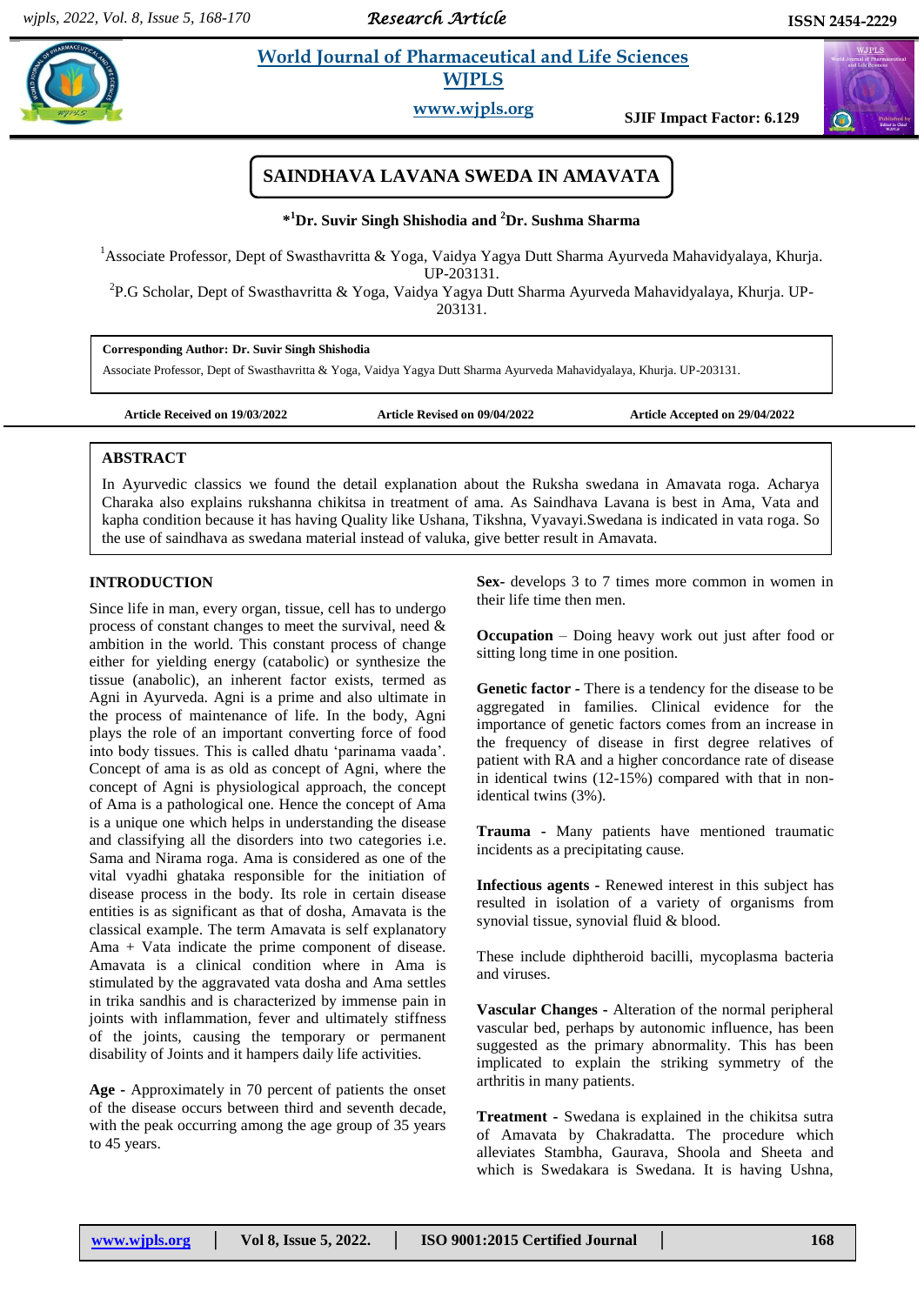Tikshna, Sara, Snigdha, Ruksha, Sukshma, Drava, Sthira and Guru Properties. The Swedana brings about Pachana, clears and dilates the channels. Ruksha Sweda that is given by means of sand is considered best for Amavata. Taking of hot water (Ushna Jala Paana) is also a kind of internal Swedana. It is Deepana, Pachana, Jwaraghana, SrotoShodhana, Balya, Ruchi Kara and Swedana. As saindhava Lavana having Snigdha, Laghu, Sukshma guna, Tridoshaharam properties, Deepana-pachana, Ruchivardhak, Anulomak, shroto shodhaka, Vranaropaka, Vranashodhaka, Mootral, Sweda vardhak.

### **Methodology**

All the patients were screened for Amavata by following method.

### **A. Source of data**

Patients suffering from Amavata were selected from Vaidya Yagya Dutt Sharma Ayurveda Mahavidyalaya and Hospital, Khurja by pre-set inclusion and exclusion criteria.

### **B. Method of collection of Data**

**1. Study Design:** The study design set for the present study is 'Open clinical trial'.

**2. Sample Size:** This study was under taken on 08 patients; among them 06 were included and 2 dropout.

### **3. Selection Criteria**

Patients suffering from Amavata were selected from Vaidya Yagya Dutt Sharma Ayurveda Mahavidyalaya and Hospital, Khurja. The criteria for inclusion and exclusion were as follows.

### **a. Inclusion Criteria**

- 1. Age of patients between 25 to 65 years
- 2. Patient with Classical symptoms of Amavata.
- 3. Patient of Amavata irrespective of gender, cast, occupation and economical status.
- 4. No discriminations of chronicity and severity of disease.

### **b. Exclusion Criteria**

- 1. Patient below 25 and above 65 years of age.
- 2. Patient with other systemic disorders and malignancy.
- 3. Patient with complications like deformity of bone and loss of function of joints.
- 4. Exclusion of Rheumatic fever, Rheumatoid arthritis of juvenile, spine and Felty syndrome
- 5. Pregnant women and lactating mother.
- 6. History of major trauma causing fractures.

#### **c. Diagnostic Criteria**

- 1. Alasya, Aruchi, Apaka, Gourava, Angamardana.
- 2. Sandhi graham
- 3. Sandhi shool / Vrushchikdaumshavata vedana
- 4. Sparsha asahishnuta.
- 5. Sandhi shotha.

#### **Grading of parameters**

The results were evaluated by observing subjective and objective parameters by grading method. The grading was done in the following manner.

### **Subjective parameters**

## **A) Ruk (pain)**

| <b>Parameter</b>                          | Grade |  |
|-------------------------------------------|-------|--|
| <b>No Pain</b>                            |       |  |
| Patient tell about on<br>frequent inquiry |       |  |
| <b>Patient frequently</b><br>complaints   |       |  |
| <b>Excruciating condition</b>             |       |  |

#### **B) Bahusandhigraha (Morning stiffness)**

- Grade  $0 = No$  complaints
- Grade  $1 = \text{up to } 30 \text{ min.}$
- Grade  $2 = \text{up to } 60 \text{ min.}$
- Grade  $3 =$  More than 60 min.

### **C) Bahu sandhi sotha (Swelling)**

- Grade  $0 = No$  complaints
- Grade  $1 =$  slightly obvious
- Grade  $2 = \text{covers well}$  the bonny prominence

Grade  $3 =$  much elevated so that joints seems grossly deformed.

### **D) Sparsha asahishnuta (Tenderness)**

- Grade  $0 = No$  complaints
- Grade  $1 =$  Says Tender Joints
- Grade  $2 =$  winces the affected joints
- Grade  $3$  = winces and withdraws the affected joints

### **Objective Parameters**

- **1. Grading for Grip strength-** 200 mmhg  $= 0$  grade, 195-120 mmhg = 1 grade, 115-70 mmhg = 2 grade, under  $70 = 3$  grade.
- **2. Grading for Range of movements-** From 101<sup>°</sup> to  $130^\circ = 0$ ,  $70^\circ$  to  $100^\circ = 1$ ,
- **3.** 30<sup>o</sup> to 69<sup>o</sup>= 2, from 0 to 29<sup>o</sup> = 3.
- **4. Grading for Walking time-** Up to 20 second  $= 1$ , 21 to 30 second = 2, 31 to 40 second = 3, 41 to 50 second  $= 4$ , 51 to 60 second  $= 5$ .
- **5. Grading for Local temperature-** Normal temperature  $= 0$  grade, Fall in local temperature  $= 1$ grade, Raised temperature when compared to the normal body  $= 2$  grade.
- **6. Grading for E.S.R-** 0 to  $20 = 0$ , 21 to  $35 = 1$ , 36 to  $50 = 2$ , Above  $50 = 3$ .

#### **Ingredients:- Sandhav lavan, sarshap choorna, brihatsaindhavadi tail**

**Procedure:** all patients were sujected to ruksha swedan by sandhav lavan potli sweda.